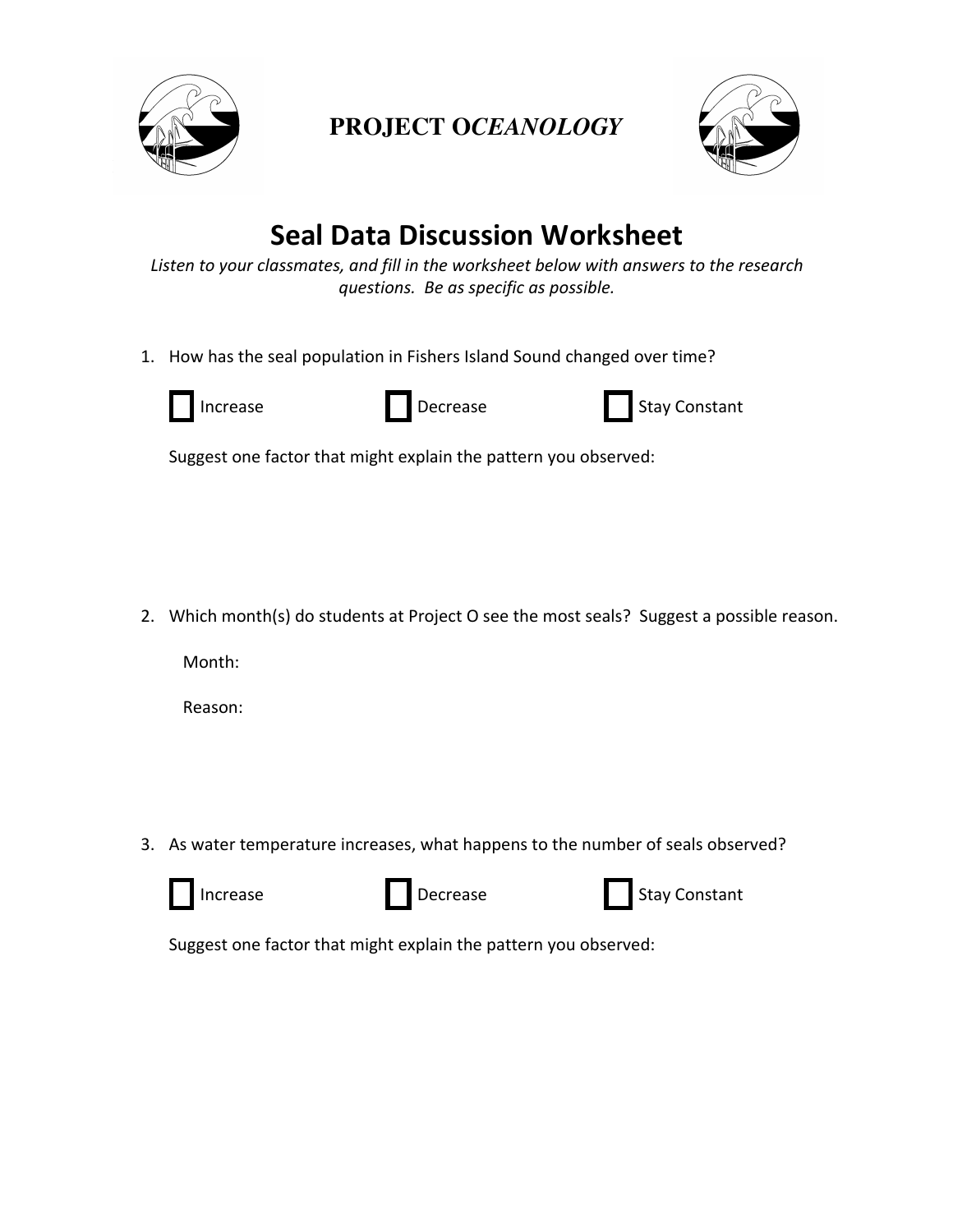4. On the graph below, draw a line that represents the relationship between air temperature and the number of seals observed. Suggest one factor that might affect the shape of the line you drew.

|    | Factor:                                                                                                   |
|----|-----------------------------------------------------------------------------------------------------------|
|    | #Seals                                                                                                    |
|    | Air Temperature                                                                                           |
|    |                                                                                                           |
| 5. | As wind speed increases, what happens to the number of seals observed?                                    |
|    | <b>Stay Constant</b><br>Decrease<br>Increase                                                              |
|    | Suggest one factor that might explain the pattern you observed:                                           |
|    |                                                                                                           |
|    |                                                                                                           |
|    |                                                                                                           |
|    |                                                                                                           |
|    | 6. You are planning a seal watch! What time of tide would you plan to go:<br><b>High Tide</b><br>Low Tide |
|    | Why?                                                                                                      |
|    |                                                                                                           |

7. Do seals care whether or not it is raining? Suggest one way that rain might affect a seal: